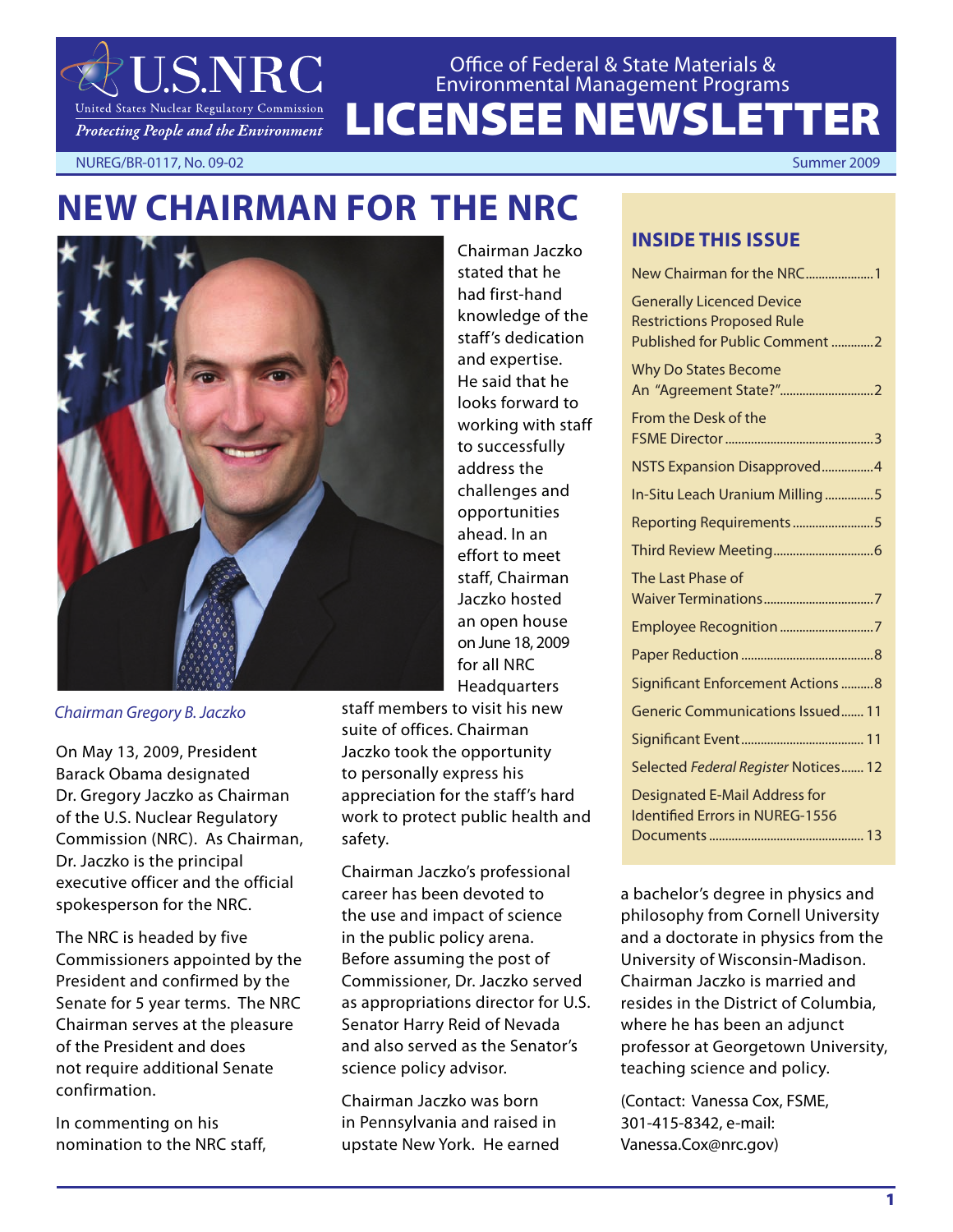# **Generally Licensed Device Restrictions Proposed Rule Published for Public Comment**

On August 3, 2009 (74 FR 38372), the NRC published in the *Federal Register* a notice of the Generally Licensed (GL) Device Restrictions proposed rule. This proposed rule would amend 10 CFR 31.5 to limit the quantity of byproduct material contained in a GL device to below one-tenth of the International Atomic Energy Agency (IAEA) Category 3 thresholds. As a result of this amendment, individuals possessing devices with byproduct material meeting or exceeding these thresholds would be required to apply for and obtain a specific license. In a Staff Requirement Memorandum dated May 1, 2009, the Commission also directed the staff to propose to further clarify the requirements that apply when a device authorized to be used under the general license is instead held under a specific license.

In a petition dated June 27, 2005, the Organization of Agreement States (OAS) requested that the NRC revise 10 CFR 31.5 and change the compatibility category of 10 CFR 31.6 from "B" to "C." Also, in its letter of June 3, 2005, the State of Florida asked to change the compatibility category of 10 CFR 31.5(c)(13)(i) from "B" to "C." The GL rulemaking considers these issues.

The NRC has also sent out hard copies of the *Federal Register* notice to general licensees and manufacturers and/or distributors of GL devices who could be impacted by the rule to inform them of the opportunity to comment on the proposed rule.

(Contact: Solomon Sahle, FSME, 301-415-3781, e-mail: Solomon.Sahle@nrc.gov)

# **WHY do STATES BECOME AN "AGREEMENT STATE?"**

With the recent additions of the States of Pennsylvania and Virginia as "Agreement States," one may question why any State would want to become an Agreement State, especially during these difficult economic times. Here is some background information on the Agreement State program and a few reasons that have prompted States to enter into Agreements with the NRC.

The Agreement State program came into existence in 1959 with the adoption of Section 274 of the Atomic Energy Act. Under this program, the NRC will relinquish authority to regulate certain radioactive materials (i.e., byproduct, source, and certain special nuclear materials) and

give this responsibility to any State government that meets the established criteria for protecting public health and safety. The Chairman of the NRC and the Governor of the State formalize the discontinuance of NRC authority by signing an Agreement. To date, 36 States have entered into such an agreement with the NRC: Alabama, Arizona, Arkansas, California, Colorado, Florida, Georgia, Illinois, Iowa, Kansas, Kentucky, Louisiana, Maine, Maryland, Massachusetts, Minnesota, Mississippi, Nebraska, Nevada, New Hampshire, New Mexico, New York, North Carolina, North Dakota, Ohio, Oklahoma, Oregon, Pennsylvania, Rhode Island, South Carolina, Tennessee, Texas, Utah, Virginia, Washington, and Wisconsin). The number will rise to 37 if the the NRC approves the State of New Jersey's application, currently under review.

Besides the obvious advantage of having control over all things radioactive in their jurisdiction, most States opt to become an Agreement State because they feel that they can provide a closer

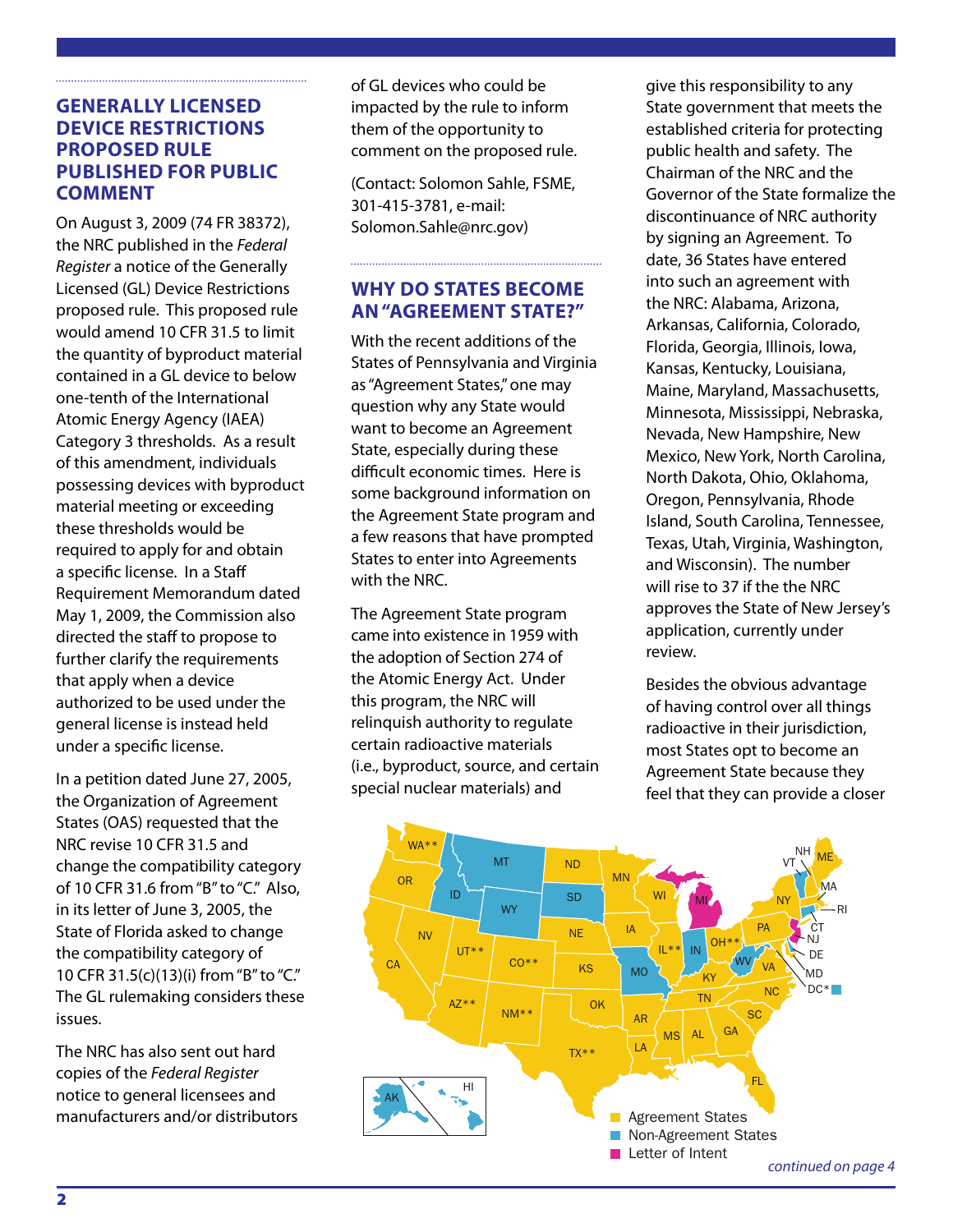

# **from the desk of the fsme director**

In FSME Newsletter 08-03, an article about the National Source Tracking System (NSTS) announced that the development of the NSTS was complete and that licensees must begin reporting to the system in January 2009 via (1) the internet; (2) batch load using electronic file submission; (3) mail; (4) facsimile; or (5) telephone, with followup by fax or mail.

As many of you already know, the system experienced early glitches, particularly related to user credentialing. Because the NSTS was a first-of-its kind system with a number of unique security features, some startup issues were reasonably expected, but that did not lessen the level of frustration for those who were unable to access the system. If you were one of those who experienced early problems, we hope that we resolved them and that you will give the system a second chance now. We think that online reporting to the NSTS can be a great tool to provide more real-time tracking of sources, and thus it will greatly enhance the security of radioactive sources nationally.

As of early July 2009, the NRC invited approximately 3,100 individuals to enroll for smart cards, and about 1,600 had begun the enrollment process. About 1,000 individuals were approved to receive their smart cards. Among those approved, about 500 individuals have downloaded their digital certificates and all have access to the NSTS. Of those who have been approved, 30 agencies (Agreement States and the NRC) and approximately 200 companies were represented. The NRC's Office of Information Services is contacting those that have been sent smart cards but have not yet downloaded their certificates.

My staff is continuing to have monthly calls with the States to discuss NSTS status and to address any concerns that they may have. During the recent batch upload pilot testing, FSME received significant suggestions from two participating licensees. We are currently negotiating the technical approach with our contractor in an effort to integrate these suggestions.

We pledge to do whatever is necessary to make the NSTS work in a manner that minimizes the impact to users while providing a life history of each tracked source possessed by NRC and Agreement State licensees.

Charles L. Miller

Charles L. Miller, Director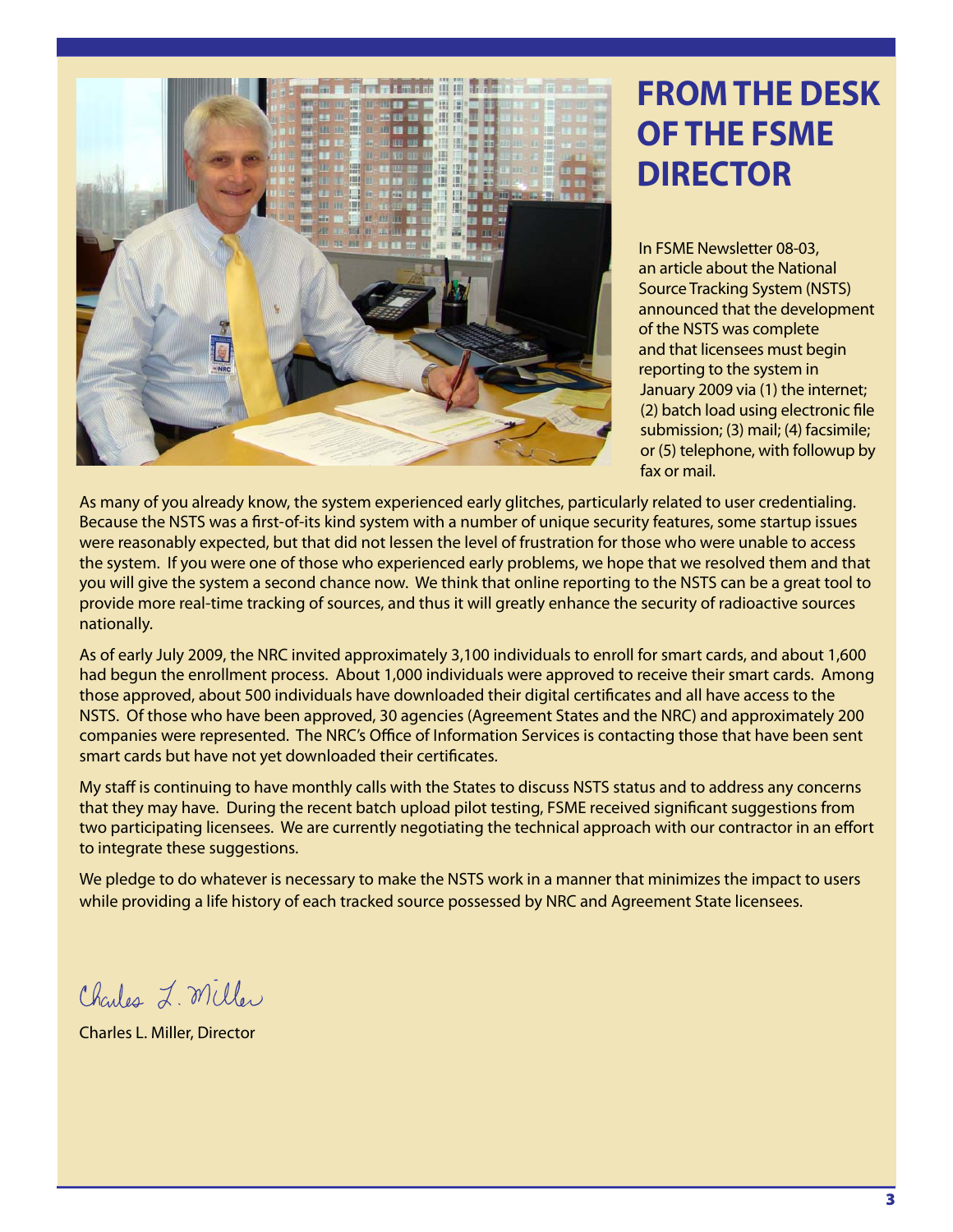#### *continued from page 2*

relationship with their licensees than a Federal Agency, and that states provide these services at a reduced cost in most situations (a plus for the licensee). This thought is echoed by Julia Schmitt, Chairperson of the OAS. Ms. Schmitt believes that with the State regulation of x-ray machines in the 1960s and 1970s, the States saw the regulation of byproduct materials as a natural extension of this health and safety function. In addition, States feel that emergency response to radiation incidents is made more expeditious and comprehensive by having State responders who are more familiar than a Federal Agency with the location and scope of their licensees' programs. Furthermore, a reason not to be overlooked in these times, becoming an Agreement State can result in the creation of additional jobs within the State.

Although the operational costs of maintaining an Agreement State program are the responsibility of each State, another advantage to becoming an Agreement State is that the NRC pays a portion of the cost of training State personnel. The cost of training a single inspector can be expensive, often exceeding \$25,000. With the NRC often paying for the training and associated travel costs, the State's costs for their Agreement State program are reduced. Both the NRC and Agreement State personnel receive the same technical training and are required to pass the same examinations.

More recently, the passage of the Energy Policy Act of 2005 (EPAct) influenced some States to seek Agreements with the

NRC. The EPAct expanded the definition of byproduct materials to include radium 226 and certain naturally occurring and accelerator produced materials (NARM) that were already regulated by States. While this expansion of the NRC regulatory authority did not impact the existing Agreement States, which maintain their authority, non-Agreement States that did license radium and NARM would have to turn over their licensees to the NRC by August 2009. The EPAct prompted the Commonwealth of Pennsylvania to complete its Agreement and the Commonwealth of Virginia and the State of New Jersey to initiate the process to become an Agreement State. All three of these States have active and well-established licensing programs for NARM and radium.

Agreement State personnel participate in the NRC's Integrated Materials Performance Evaluation Program (IMPEP) program. IMPEP is the NRC's program to provide oversight by periodically reviewing both NRC and Agreement State radiation control programs for adequacy and compatibility. Being a member of an IMPEP team offers a unique conduit for the exchange of information, ideas, and initiatives between Agreement States and NRC personnel. As IMPEP team members, State personnel can observe practices and policies in their fellow regulatory programs and often get ideas to enhance their own programs. With the increase in both the number of Agreement States and expertise among their personnel, States envision that they will provide greater input in shaping regulations in the future.

As State budgets continue to tighten with the current economic crisis, the NRC will place more importance than ever on maintaining close and careful oversight of Agreement State programs to ensure that they remain compatible with NRC requirements and adequate to protect public health and safety and the environment.

(Contact: Michelle Beardsley, FSME, 610-337-6942, e-mail: Michelle.Beardsley@nrc.gov)

#### **NSTS Expansion DISSAPROVed**

In a Staff Requirements Memorandum dated June 30, 2009, the Commission stated that it was unable to reach a decision on the staff's recommendation to publish the final rule on the National Source Tracking System (NSTS) Expansion. The rule would have required additional specific licensees to report information concerning the location of sealed sources containing radioactive materials in quantities reaching the International Atomic Energy Agency (IAEA) Category 3 threshold. Because the Commission did not reach a decision, the staff's recommendation to publish the final rule was not approved.

Currently, about 1,350 Agreement State and NRC licensees possess a nationally tracked source, defined in 10 CFR Part 20 as a sealed source containing IAEA Category 1 and Category 2 threshold quantities of radioactive material. Licensees who possess a nationally tracked source are required to report to the NRC details of source transactions, from manufacture of the source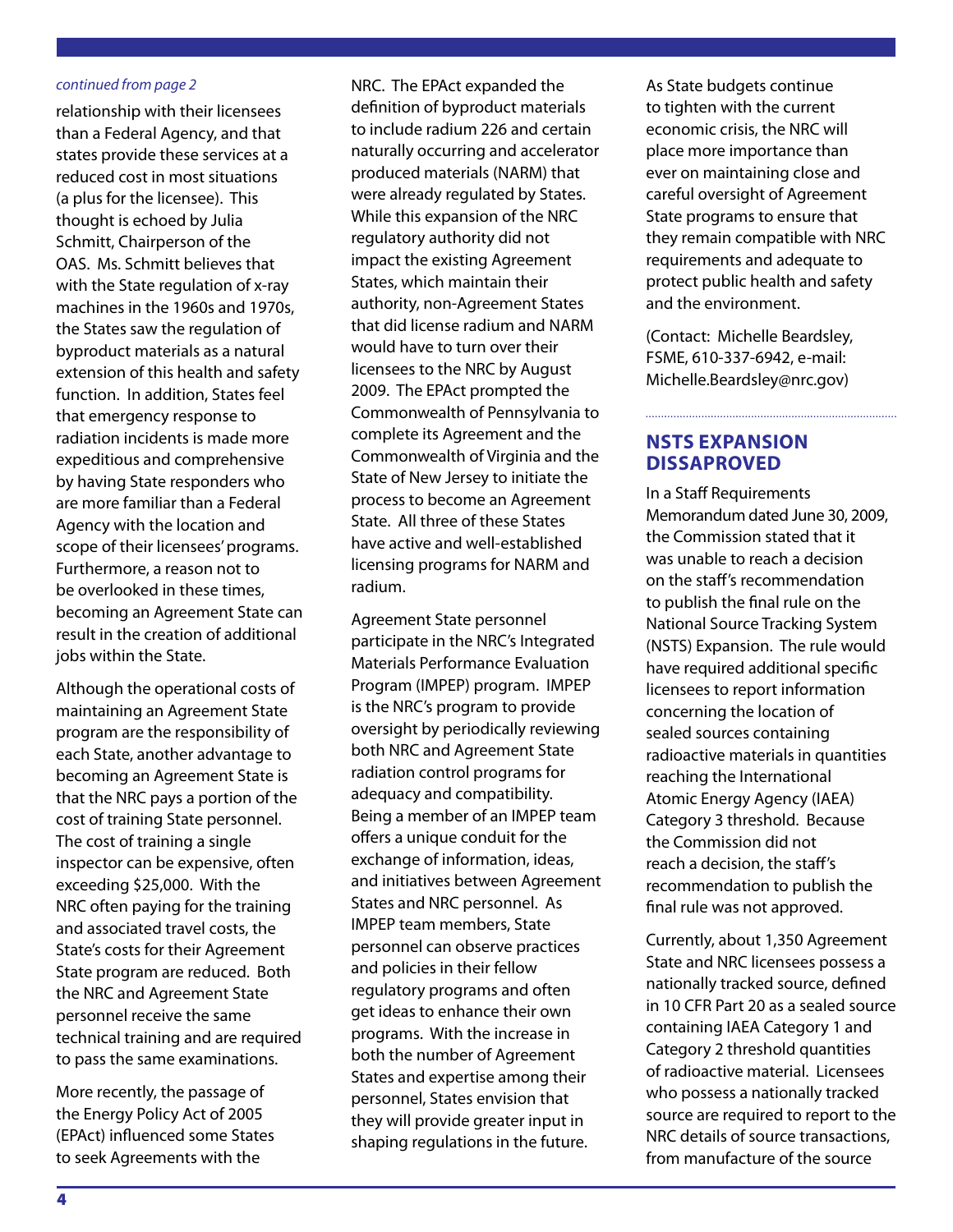through disposal, as specified in the final rule establishing these reporting requirements (71 FR 65686, November 8, 2006). The licensees must also have reported their initial inventories of sealed radioactive sources by January 31, 2009 (72 FR 59162, October 19, 2007), with annual inventory reconciliation by January 31 in each year thereafter comparing licensee possession against the data reported in the NSTS.

The NSTS Expansion final rule would have broadened the definition of a nationally tracked source to include Category 3 sources, requiring an additional 1,000 Agreement State and NRC licensees to report to the NRC details of source transactions. The NRC published the NSTS Expansion proposed rule on April 11, 2008 (73 FR 19749) and received 19 comment letters. Most of the commenters opposed the rule because they believed more operating experience was needed in tracking Category 1 and 2 sources before expanding to Category 3 threshold values. Members of the working group for the final rule evaluated the public comments, prepared responses to each of the topical areas of concern, and submitted the draft final rule to the Commission in SECY-09-0086 dated June 10, 2009. In that Commission paper, the NRC staff noted that the Agreement States had received a draft of the Commission paper for their review and that the NRC received comment letters on the draft paper from the Executive Board of the Organization of Agreement States, the Executive Board of the Conference of Radiation Control

Program Directors (CRCPD), and 26 individual States. Many of these letters also expressed opposition to the final rule.

Details on the Commission vote regarding the final rule for NSTS expansion are available on the NRC Web site at: http://www.nrc. gov/reading-rm/doc-collections/ commission/combined/2009/.

(Contact: Kevin O'Sullivan, FSME, 301-415-8112, e-mail: Kevin.OSullivan@nrc.gov)

# **In-Situ Leach Uranium Milling**

On June 5, 2009, the NRC placed a notice in the *Federal Register*  concerning the availability of NUREG-1910, "Generic Environmental Impact Statement for In-Situ Leach Uranium Milling Facilities–Final Report" (GEIS). The NRC staff prepared the GEIS with the assistance of a contractor, the Center for Nuclear Waste Regulatory Analyses, and the State of Wyoming Department of Environmental Quality. The NRC also issued a press release on June 4, 2009, regarding this matter.

In the GEIS, the NRC staff assessed the potential environmental impacts from the construction, operation, aquifer restoration, and decommissioning of in-situ leach (ISL) uranium milling facilities located in four specific regions of the western United States. The GEIS addressed environmental issues common to ISL milling facilities to aid in making more efficient environmental reviews of individual site-specific ISL license applications. The NRC staff will use the GEIS in environmental reviews of license applications for new ISL

uranium milling facilities, as well as for applications for the renewals or amendments of current licenses for ISL facilities. Based on letters of intent from uranium recovery companies, industry may submit approximately 25 ISL-related applications for NRC review before October 2011. To date, the NRC has received five license applications for new ISL facilities, two applications for the expansion of currently licensed ISL facilities, and one application for the restart of an ISL facility on standby.

The final GEIS is available at http://www.nrc.gov/reading-rm/ doc-collections/nuregs/staff/sr1910/.

(Contact: James Park, FSME, 301-415-6935, e-mail: James.Park@nrc.gov)

# **Reporting Requirements**

In recent months, the NRC staff has recognized that some confusion exists as to when industrial radiography licensees are required to make reports under 10 CFR 30.50(b)(2). Specifically, some licensees are not making the required 24-hour notification for incidents in which the sealed source assembly does not return to the fully shielded position within the exposure device.

For example, one licensee could not retract the sealed source assembly within the exposure device because the safety latch mechanism tripped prematurely, locking the source assembly outside of the exposure device. The licensee determined that the cause of the safety latch malfunction resulted from sand deposits within the latch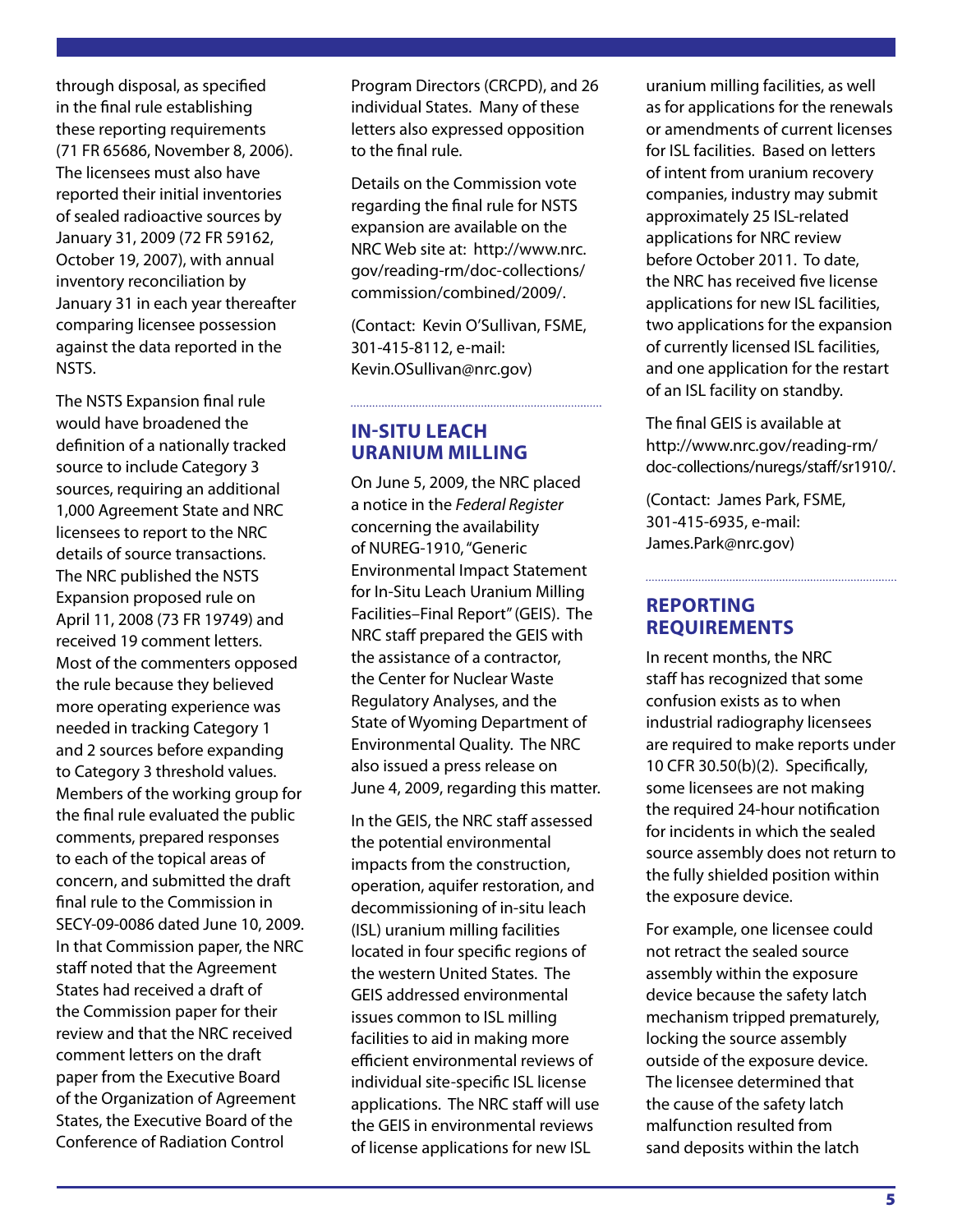mechanism and decided not to make a 24-hour notification of the event because the device worked appropriately once the sand was blown out. However, 10 CFR 30.50(b)(2) states, in part, that a 24-hour report is required when equipment is disabled or fails to function as designed when the equipment is required by regulations to prevent unnecessary exposures to radiation. The equipment is required to be operable when it is disabled or fails to function and no redundant equipment is available to perform the required safety function.

In the above example, the safety latch mechanism failed to function as designed, because the source assembly was locked outside of the exposure device instead of inside the device in the fully shielded position. This safety latch is required by regulations, as described in 10 CFR 34.20. Specifically, 10 CFR 34.20(c)(2) states that the radiography exposure device must automatically secure the source assembly when cranked back into the fully shielded position within the device; the safety latch is intended to fulfill this requirement. In addition, no redundant equipment was available to perform the function of the safety latch mechanism. Therefore, this event would require both a 24-hour notification under 10 CFR 30.50(b)(2), as well as a 30-day written report, described in 10 CFR 34.101 and in 10 CFR 30.50(c)(2).

Another example of a radiography incident that is reportable under both 10 CFR 30.50(b)(2) and

10 CFR 34.101 occurred in March 2009 and involved a malfunction of the key-lock mechanism of the exposure device. In this event, the radiographer locked the device and removed the key before realizing that the source assembly was still outside of the exposure device in the unshielded position. Once locked, however, the radiographer was unable to unlock the device so that the source assembly could be returned to the shielded position. Encountering this scenario, the radiographer contacted the radiation safety officer, who in turn contacted the device manufacturer for assistance. Over the telephone, the device manufacturer explained the steps to dismantle the locking mechanism, and return the source assembly to the fully shielded position within the exposure device. From the manufacture's comments, the licensee believed that the malfunction was caused by ice on the device and was not reportable under 10 CFR 30.52(b)(2). However, the NRC wants to point out that whether the cause of the inability to retract the source assembly was caused by sand, ice, or any other contaminant, the malfunction is still considered an inability to retract the source assembly and represents a failure of a safety mechanism on the exposure device to function as designed. Therefore, the licensee is required to report the incident to the NRC or Agreement States within 24 hours of the occurrence.

(Contact: James L. Thompson, NRC, 817-276-6538, e-mail: James.Thompson@nrc.gov)

#### **Third Review Meeting**



*The Third Review Meeting Opening Session*

During the week of May 11, 2009, FSME staff members participated in the Third Review Meeting of the Contracting Parties<sup>1</sup> on the Joint Convention for the Safety of Spent Fuel Management and on the Safety of Radioactive Waste Management (Joint Convention) at the International Atomic Energy Agency (IAEA) in Vienna, Austria. The FSME staff performed technical reviews, provided technical support and presented the interests of the United States.

As a Contracting Party member, the United States has benefited in many ways, such as by working with other Contracting Parties to harmonize international approaches to achieve strong and effective nuclear safety programs on a global scale. Also, U.S. participation has stimulated initiatives to improve safety systems within it's own domestic programs while learning about technical innovations by other Contracting Parties that could be useful in managing safety and associated costs in U.S. spent fuel and waste management activities. U.S. participation in the Joint Convention has

<sup>&</sup>lt;sup>1</sup>A contracting party to the Joint Convention is an IAEA Member State that has ratified the Joint Convention before the peer review meetings.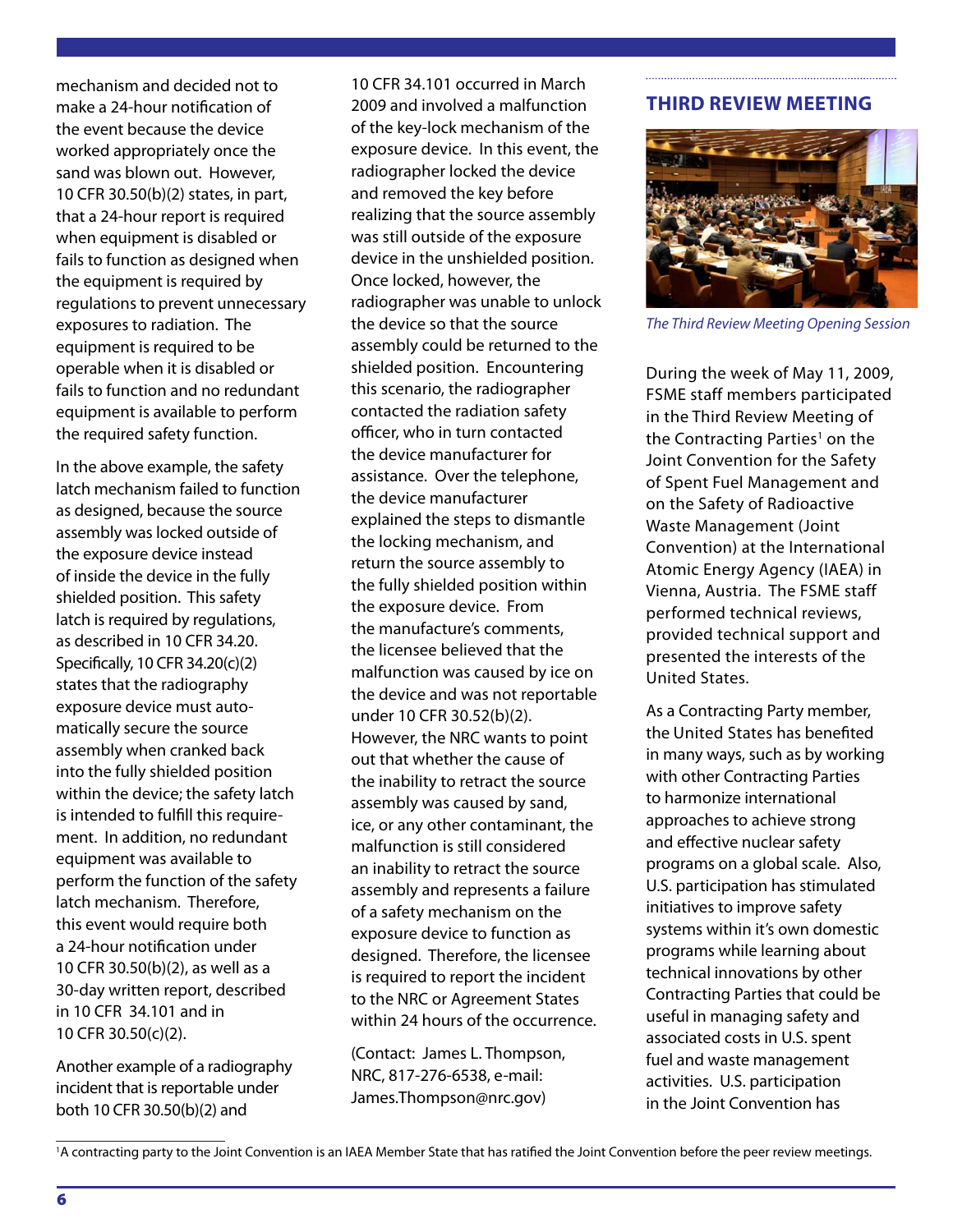also provided opportunities to identify future areas of bilateral and multilateral technical and regulatory cooperation with other Contracting Parties. The United States participated in the meeting to collaborate with other Contracting Parties concerning elements of successful regulatory program.

A senior executive from the U.S. Department of Energy delivered the U.S. presentation, supported by staff from the NRC, U.S. Environmental Protection Agency, and U.S. Department of State. The presentation addressed such safetyrelated points as the status of the proposed Yucca Mountain high-level waste repository, low-level waste disposal capacity, and management of greater than Class C low-level waste. The U.S. representatives participated actively and raised important questions, leading the other Contracting Parties to offer their thanks for providing greater clarity in understanding the different safety programs. The next Review Meeting will take place in 2012.

(Contact: Mathews George, FSME, 301-415-7065, email: Mathews.George@nrc.gov)

# **The Last Phase of Waiver Terminations**

The Energy Policy Act (EPAct) of 2005 gave the NRC regulatory authority over naturally occurring and accelerator-produced radioactive materials (NARM). The NRC's final rule implementing this authority became effective on November 30, 2007 (72 FR 55863). While developing the regulatory framework, the NRC issued a waiver to licensees on August 31, 2005,

which allowed continued use and possession of NARM. The NRC terminated the waiver in phases, with Phase 1 ending November 30, 2007, and Phase 2 ending September 30, 2008. The final phase terminated on August 7, 2009 (74 FR 5797), and included Alaska, Connecticut, Hawaii, Michigan, New Jersey, and NRC licensees with headquarters in Canada.

For non-Agreement States and U.S. territories, NARM users with new byproducts materials are required to apply for license amendments within 6 months (February 7, 2010) if they hold an NRC-specific byproduct materials license, or submit a license application within 12 months (August 7, 2010) from the date the waiver is terminated. Existing NRC licensees should submit a new license application to obtain authorization for the production of radioactive materials using an accelerator. New NRC license applicants that are seeking authorization to produce radioactive materials using an accelerator should submit a license application as well as a separate license application for any other radioactive materials authorizations that they may be seeking (e.g., manufacturing of radiopharmaceuticals, medical use of byproduct material).

As of August 8, 2009, the State of New Jersey has approximately 500 NARM licensees under the jurisdiction of the NRC. All persons that possess byproduct materials must be in compliance with NRC regulations, including reporting and recordkeeping

requirements. The NRC and the State of New Jersey are working toward an effective date in which the state would become An Agreement State with a target date of September 30, 2009. During this 7-week period, NRC staff will work closely with New Jersey regarding NARM activities. New Jersey and the NRC have agreed that the NARM licensees' files will stay in New Jersey and the NRC will have access as needed. During this interim period, the impact to New Jersey NARM licensees will be minimal, since the New Jersey regulations that will come into force on the effective date of the Agreement are essentially the same as the NRC regulations they will replace.

For more information on NARMrelated activities, access the "NARM Toolbox" at the FSME Web site at: http://nrc-stp.ornl. gov/narmtoolbox.html.

(Contact: Shirley Xu, FSME, 301-415-7640, e-mail: Shirley.Xu@nrc.gov)

### **Employee Recognition**

Congratulations to Ms. Patricia Pelke of the Region III Division of Nuclear Materials Safety for recently receiving the Chicago Federal Executive Board Outstanding Supervisory Award for 2009. The Federal Executive Board awards are presented in recognition of outstanding service by area Federal employees.

Currently, Ms. Pelke is the Chief of the Materials Licensing Branch in the Region III office. She has held a number of progressively responsible positions throughout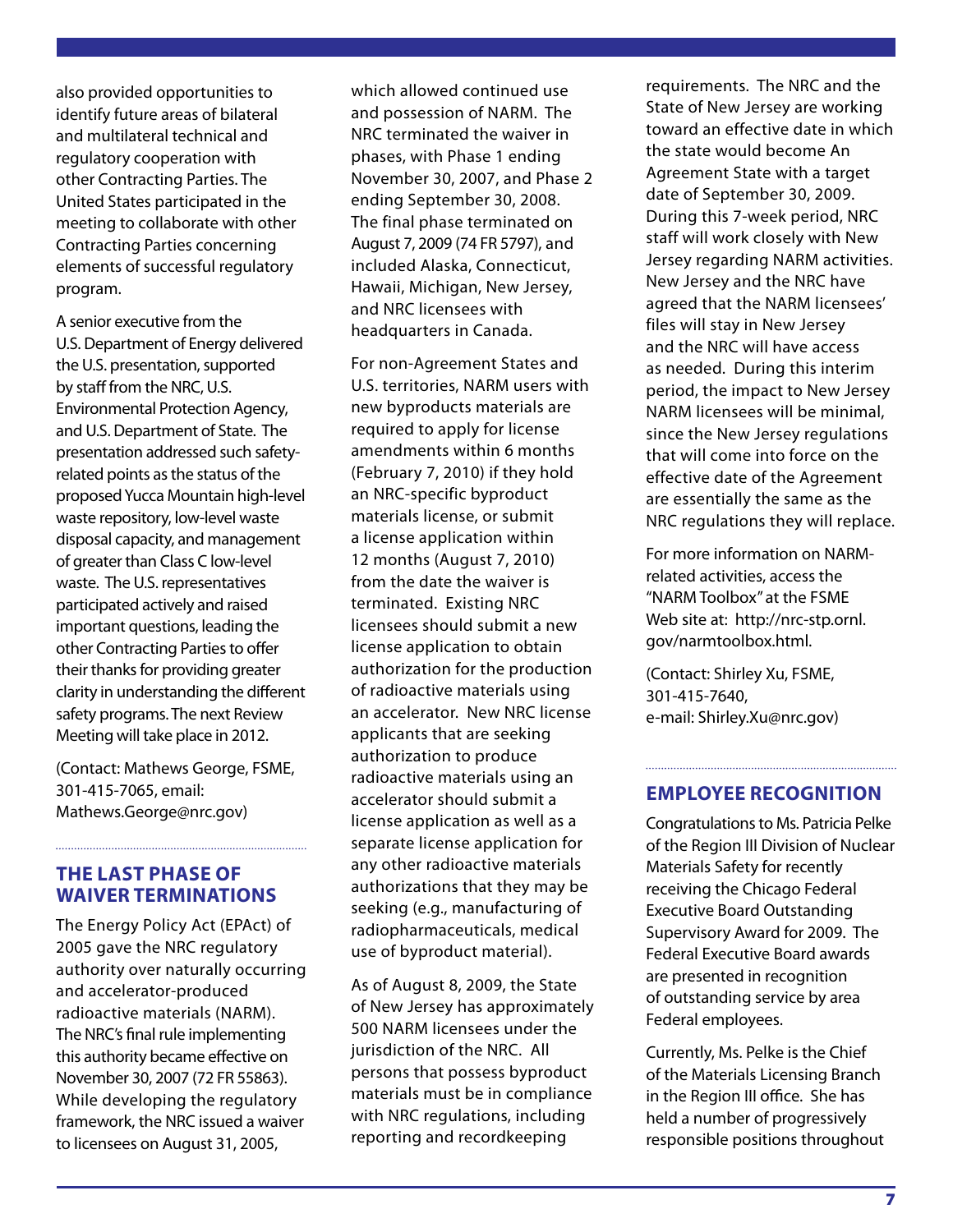

*Ms. Patricia Pelke of the Region III Division of Nuclear Materials Safety* 

her 28-year career with the NRC. Moreover, Ms. Pelke is a proud graduate of Purdue University.

#### **Note to our Readers: Paper Reduction**



Do you want to reduce your environmental impact? Are you doing all you can to conserve paper? In these

tough economic times, what ways can you help your organization maintain or stretch limited resources?

By reducing the amount of paper used, an organization can benefit from potential savings and help the environment. Paper reduction not only saves natural resources, it also decreases office costs and the volume of office paper that needs to be handled.

Since most people read their e-mail, distributing information such as the FSME Newsletter by e-mail is a practical way to reduce paper consumption. E-mail also gives the advantage of fast delivery and the ability to forward copies to others.

We want to do our part to reduce our carbon footprint and support greener business practices by reducing the number of paper copies of the FSME Newsletter. Please send your name and e-mail address, to FSME\_Newsletter@ nrc.gov. Thank you for all your assistance and efforts.

(Contact: Vanessa Cox, FSME, 301-415-8342, e-mail: Vanessa.Cox@nrc.gov)

# **SIGNIFICANT ENFORCEMENT ACTIONS**

Information about the NRC's enforcement program can be accessed at http://www.nrc. gov/about-nrc/regulatory/ enforcement/current.html under "Recently Issued Significant Enforcement Actions." Documents related to cases can be accessed at http://www.nrc.gov/readingrm/adams.html. ADAMS is the Agencywide Document Access and Management System. Help in using ADAMS is available from the NRC Public Document Room, telephone: 301-415-4737 or 1-800-397-4209.

#### **Medical**

#### **S&M Testing Laboratory** (EA-08-332)

On June 8, 2009, the NRC issued an Order Imposing Civil Monetary Penalty to S&M Testing Laboratory (S&M). Because S&M failed to comply with an NRC letter dated March 23, 2009, the agency issued a Notice of Violation and Proposed Imposition of a Civil Penalty (Notice) in the amount of \$16,250. S&M failed to respond to the Notice and the proposed civil penalties. The NRC issued the Notice for the licensee's deliberate failure to confine possession of byproduct material to only those locations authorized by the NRC license; the deliberate failure to provide the NRC an opportunity to inspect byproduct material and the premises where the byproduct material was stored, as required by 10 CFR 30.52(a); and the failure to use a minimum of two independent physical controls that form tangible barriers to secure portable gauges from unauthorized removal whenever the gauges were not under the control and constant surveillance of the licensee, as required by 10 CFR 30.34(i). Accordingly, the NRC concluded that the violation remains valid and issued an order imposing Civil Monetary Penalty in the amount of \$16,250.

#### **Central Indiana Cancer Centers** (EA-09-067)

On May 27, 2009, the NRC issued a Notice of Violation to Central Indiana Cancer Centers for a Severity Level (SL) III violation involving the failure to implement 10 CFR 20.1802. Specifically, as of February 18, 2009, on several occasions while transporting a high dose-rate afterloader unit, the licensee left the unit in an unlocked vehicle for several minutes while retrieving other associated equipment. During these periods, the licensee did not control or maintain constant surveillance over the licensed material.

#### **Department of the Army Walter Reed Army Medical Center** (EA-09-039)

On May 22, 2009, the NRC issued a Notice of Violation to Walter Reed Medical Center (WRAMC) for a Severity Level (SL) III problem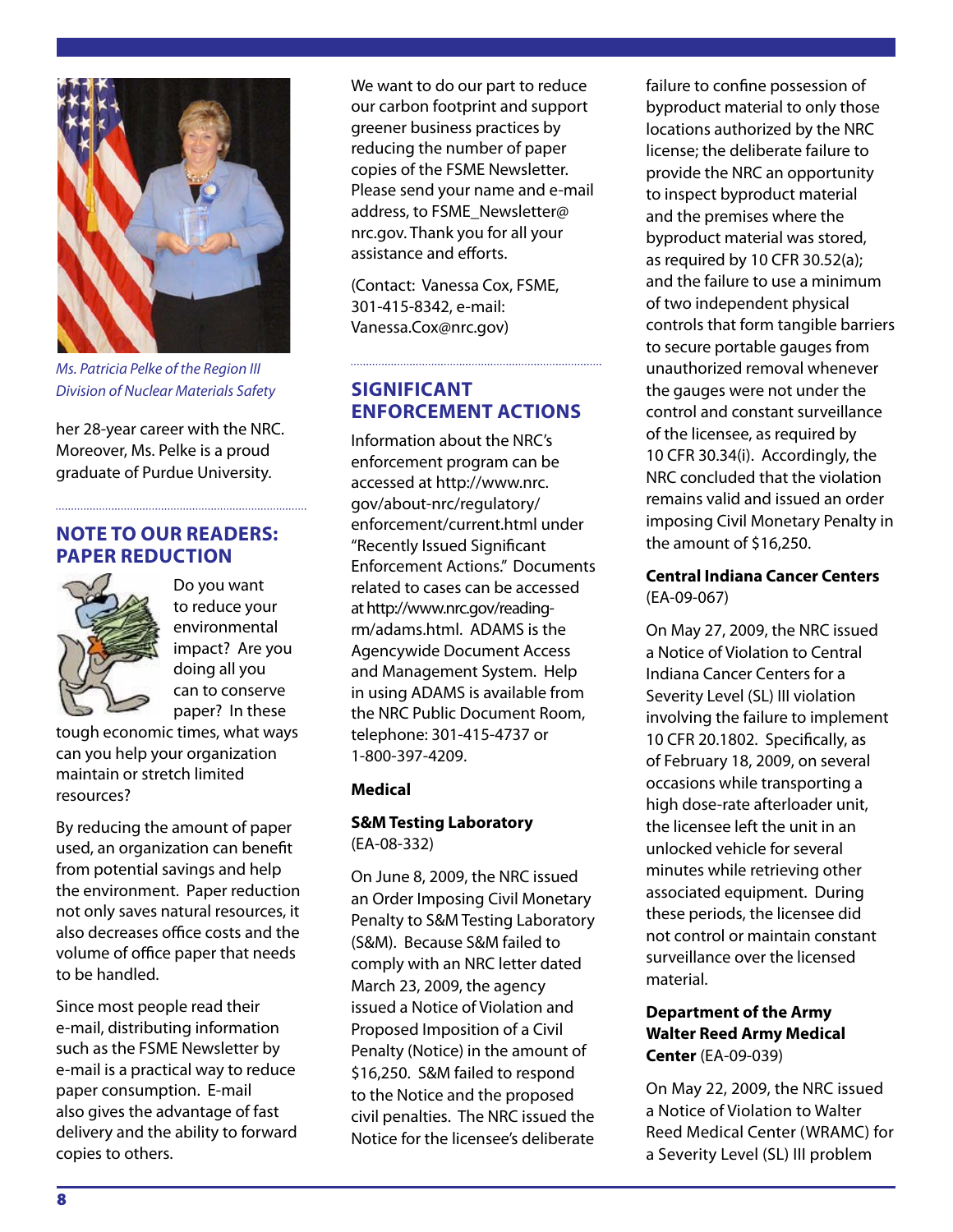involving: (1) the failure to control radioactive material not in storage as required by 10 CFR 20.1802 and (2) a failure to provide adequate radiation safety instruction to a medical student who provided care to a brachytherapy patient; and a SL III violation involving a failure to provide event notification as required in a timely manner. Specifically, on November 14, 2008, the licensee lost control of the brachytherapy sources for approximately 5.5 hours when a medical student, who had not been trained on the safe handling and shielding of brachytherapy sources, inadvertently removed three ribbons containing iridium-192 from a patient's bandage and improperly disposed of the sources. Consequently, the sources were improperly transported to the trash compactor, an uncontrolled area, on WRAMC's hospital loading dock. In addition, WRAMC did not notify the NRC until November 19, 2008, 5 days after this event.

#### **Memorial Hospital of Sweetwater County** (EA-09-071)

On May 14, 2009, the NRC issued a Notice of Violation to Memorial Hospital of Sweetwater County for a Severity Level III violation involving the failure to implement 10 CFR 20.1801. Specifically, on February 12, 2009, the licensee stored radioactive materials in a hospital hot lab, a designated controlled area, and did not secure the materials therein from unauthorized removal or access by failing to lock the hot lab door.

#### **KAM Engineering Services, P.C.**  (EA-09-034)

On May 6, 2009, the NRC issued a Notice of Violation to KAM Engineering Services (KAM-ES) for two Severity Level III violations. The first violation involved the failure to file NRC Form 241, "Report of Proposed Activities in Non-Agreement States," at least 3 days before engaging in licensed activities within NRC jurisdiction. Specifically, from March 1, 2008, until January 21, 2009, KAM-ES, a holder of a North Carolina license, stored or used portable gauges in an area of exclusive Federal jurisdiction without a specific license issued by the NRC and did not file Form 241 with the NRC. The second violation involved a failure to use a minimum of two independent physical controls that form tangible barriers to secure portable gauges from unauthorized removal whenever the gauges were not under the control and constant surveillance of the licensee, as required by 10 CFR 30.34(i). Specifically, KAM-ES periodically stored two portable gauges in a trailer-type container, and the trailer only had a single lock on the door to secure gauges from unauthorized removal whenever they were not under the control and constant surveillance of KAM-ES.

#### **S&M Testing Laboratory** (EA-08-332)

On March 23, 2009, the NRC issued a Notice of Violation and Proposed Imposition of Civil Penalty in the amount of \$16,250 to S&M Testing Laboratory (S&M) for three Severity Level III violations. The first violation involved a deliberate failure to confine possession of

byproduct material to only those locations authorized by the NRC license. Specifically, from May 1, 2007, through September 23, 2008, S&M stored portable gauges at a location in Gurabo, Puerto Rico which was not an authorized storage location on the license. The second violation involved a deliberate failure to provide the NRC an opportunity to inspect byproduct material and the premises where the byproduct material was stored, as required by 10 CFR 30.52(a). Specifically, from May 1, 2007, through August 6, 2008, S&M failed to respond to NRC letters and telephone calls that requested information regarding licensed activities and storage of licensed material. The third violation involved a failure to use a minimum of two independent physical controls that form tangible barriers to secure portable gauges from unauthorized removal whenever the gauges were not under the control and constant surveillance of the licensee, as required by 10 CFR 30.34(i). Specifically, between May 1, 2007, and September 23, 2008, the portable gauges were stored in locked metal boxes located in an unrestricted area, but the keys to the boxes were left in another unrestricted area. During this period, the gauges were not under the control and constant surveillance of S&M.

#### **Quality Inspection Services, Inc.**  (EA-08-158)

On March 10, 2009, the NRC issued a Confirmatory Order (effective immediately) to Quality Inspection Services, Inc. to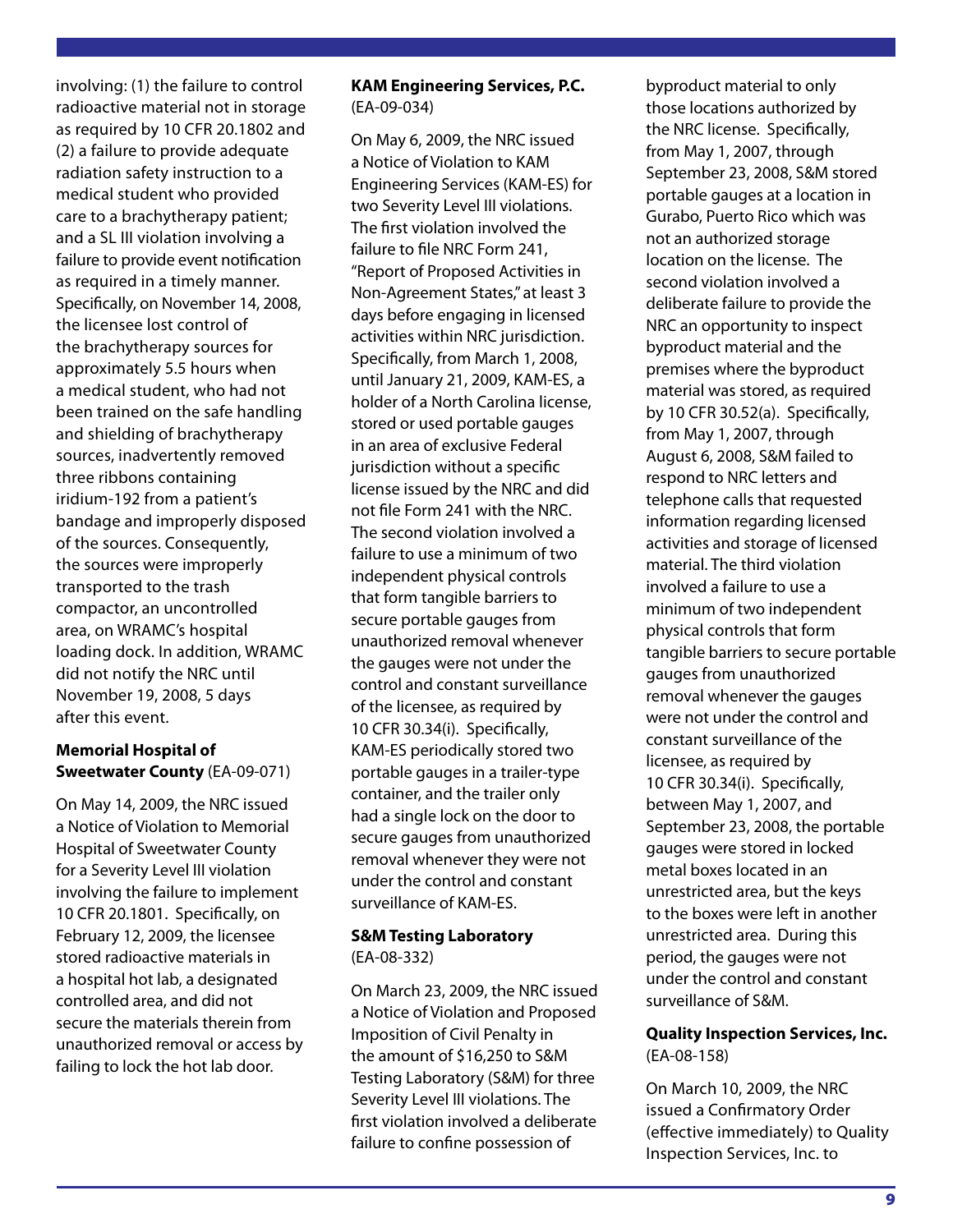confirm commitments made as a result of an Alternative Dispute Resolution (ADR) settlement agreement. QISI requested an ADR after receiving a Notice of Violation and Proposed Civil Penalty in the amount of \$6,500 from the NRC on September 15, 2008. The NRC issued the notice because the licensee willfully violated 10 CFR 34.71, in its failure to maintain utilization logs of radiographic activities and three other related violations. As part of the agreement, QISI agreed to take a number of actions, including revising its existing Operations and Emergency Manual, adding a radiation safety component to its existing newsletter, developing a video presentation at a national industry conference, increasing audits of the radiographers' working areas, and conducting an inquiry of all radiographers during the next two annual radiation safety program reviews. In recognition of QISI's proposed extensive corrective actions and actions already taken, the NRC agreed to reduce the civil penalty originally proposed to \$500.

#### **Radiography**

#### **Advex Corporation** (EA-09-030)

On July 2, 2009, the NRC issued a Notice of Violation for two Severity Level III violations to Advex Corporation (Advex). The first violation involved the failure of an assistant radiographer to wear an alarming ratemeter while performing radiography, as described in Condition 19 of Advex's license. Specifically, on January 22, 2008, an assistant radiographer worked in a restricted area (permanent radiography

vault) and did not wear an alarm ratemeter. The second violation involved the deliberate failure of the lead radiographer and the assistant radiographer to follow the Operating & Emergency (O&E) Procedure and 10 CFR 34.47(d) requirements when the assistant radiographer had an off-scale pocket dosimeter. Specifically, on January 22, 2008, neither individual notified the radiation safety officer after the radiographers realized the assistant radiographer's dosimeter was off scale. The assistant did not remove himself from the restricted area, and he was allowed to continue working with and around radioactive material although the radiation safety officer had not authorized his return to work, as required by the O&E procedure and 10 CFR 34.47(d).

#### **Individual Actions**

#### **Jennifer O'Neill-Torres**  (IA-08-072)

On March 23, 2009, the NRC issued an Order to Ms. Jennifer O'Neil-Torres who is the radiation safety officer, president, and owner of S&M Testing Laboratory (S&M), prohibiting her from involvement in NRC-licensed activities for a period of 5 years from the date the Order was issued. The NRC issued the Order based on her engagement in deliberate misconduct, that caused the licensee to be in violation of 10 CFR 30.34(c) and 10 CFR 30.52(a). Specifically, Ms. O'Neill-Torres deliberately failed to obtain NRC approval via an amendment to S&M's NRC license to authorize storage of licensed gauges at an alternate location before moving all gauges

from an authorized storage location to an unauthorized storage location. She failed to provide the NRC an opportunity to inspect the gauges, failed to respond to repeated contact attempts by the NRC, and refused to provide an NRC inspector information regarding the licensed gauges, including their location and conditions of storage. In this case, she not only deliberately failed to respond to repeated NRC correspondence and communication attempts, but also failed to address or correct the violations.

#### **Dhiraj Soni** (IA-08-022)

On February 10, 2009, the NRC issued an Immediately Effective Order to Mr. Dhiraj Soni, vice president of Eastern Testing and Inspection Inc. (ETI), to prohibit him from involvement in NRClicensed activities for a period of 1-year from the date the Order went into effect. The NRC issued the Order because Mr. Dhiraj Soni violated 10 CFR 30.10, when he caused ETI, to be in violation of 10 CFR 30.9, in two separate communications to the NRC regarding its actions toward compliance with an NRC Order. Mr. Dhiraj Soni also engaged in deliberate misconduct in violation of 10 CFR 30.10 by deliberately providing inaccurate information in verbal statements made to an NRC inspector on September 20, 2006.

#### **Himat Soni** (IA-08-023)

On February 10, 2009, the NRC issued an Effective Order to Mr. Himat Soni, president and part owner of Eastern Testing and Inspection, Inc. (ETI), to prohibit him from involvement in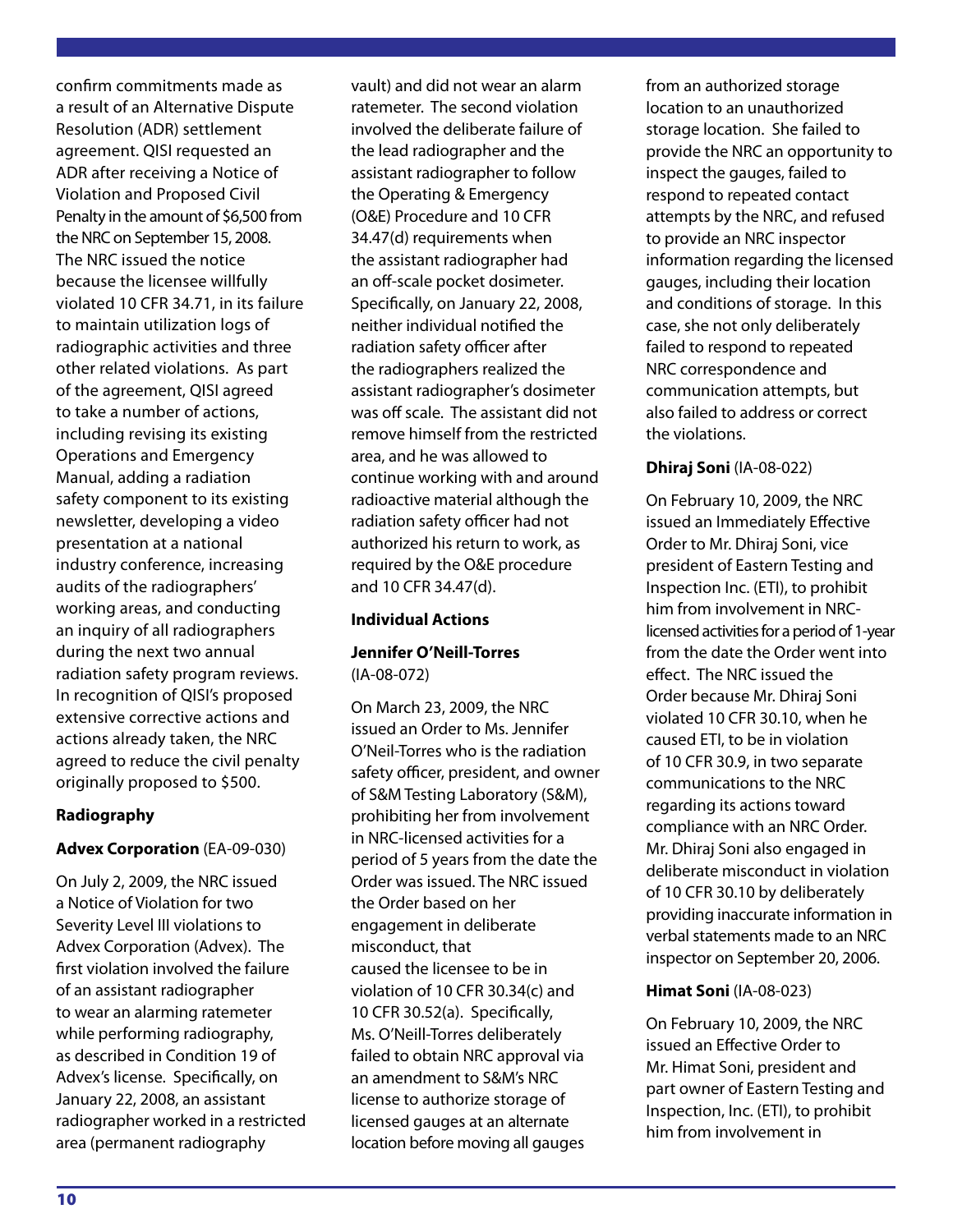NRC-licensed activities for a period of 1-year from the date the Order went into effect. The NRC issued the Order because Mr. Himat Soni violated 10 CFR 30.10, when he caused ETI to be in violation of an NRC Order.

(Contact: Michele Burgess, FSME, 301-415-5868, e-mail: Michele.Burgess@nrc.gov)

# **GENERIC COMMUNICATIONS ISSUED**

(March 31, 2009-June 30, 2009)

The following are summaries of the NRC generic communications issued by FSME. If any of these documents appears relevant to your needs and you have not received it, please call one of the technical contacts listed below. The Internet address for the NRC library of generic communications is http://www.nrc.gov/reading-rm/ doc-collections/gen-comm/index. html.

#### *Bulletins*

None.

#### *Generic Letters*

None.

#### *Information Notices (INs)*

The NRC issued IN 2009-07, "Withholding of Proprietary Information from Public Disclosure," on March 30, 2009, to all current holders of and potential applicants for licenses, certificates of compliance, permits, or standard design certifications, as well as any other persons submitting a request that information be withheld from public disclosure under the

provisions of CFR 2.390.

(Technical Contact: T.D. Naquin, NMSS, 301-492-3187, e-mail: Tyrone.Naquin@nrc.gov)

#### *Regulatory Issue Summaries (RIS)*

**The NRC issued RIS 2009-05, "Uranium Recovery Policy Regarding: (1) The Process for Scheduling Licensing Reviews of Applications for New Uranium Recovery Facilities, and (2) The Restoration of Groundwater at Licensed Uranium In-Situ Recovery Facilities"** on April 29, 2009. The NRC issued this RIS to all holders of operating licenses for uranium recovery facilities and all companies who have submitted applications to construct new uranium recovery facilities of all types (conventional mills, heap leach operations, and in situ recovery facilities) or letters of intent to submit such applications. (Technical Contact: Bill von Till, FSME, 301-415-0598, e-mail: Bill.VonTill@nrc.gov).

**The NRC issued RIS 2009-07, "Status Update for the Implementation of NRC Regulatory Authority for Certain Naturally Occurring and Accelerator-Produced Radioactive Material"** on May 7, 2009. The NRC issued this RIS to all NRC material and fuel cycle licensees along with all Radiation Control Program Directors and State Liaison Officers.

(Technical Contact: Shirley Xu, FSME, 301-415-7640, e-mail: Shirley.Xu@nrc.gov)

(General Contact: Angela R. McIntosh, FSME, 301-415-5030, email: Angela.McIntosh@nrc.gov)

#### **SIGNIFICANT EVENT**

Date and Place: February 3, 2009, Richland, WA

Nature and Probable Causes: On February 12, 2009, the licensee sent an employee for a lung bioassay because airborne contamination levels exceeded action levels. The employee's first lung count detected an average of approximately 14.8 becquerels (Bq) (0.4 nanocuries (nCi) of americium-241 (Am-241)). Assuming exposure occurred 10 days earlier (based on postexposure investigation findings), the intake was approximately 70 Bq (1.9 nCi) of Am-241. In the United States, the annual limit on intake for Am-241 is 222 Bq (6 nCi) (1 micron activity median aerodynamic diameter particle size). The estimated dose was about one-third of the annual limit, or 0.16 sievert (Sv) (16 radiation equivilent in man (rem)) committed dose equivalent, which exceeded the statutory annual limit of 0.5 Sv (50 rem). The worker had previous whole-body exposure, but this added amount did not cause the statutory limit to be exceeded.

On March 25, 2009, the licensee employer informed the Washington State Department of Health that further testing necessitated a revision to the original calculated dose and the new calculated dose would exceed the 0.5 Sv (50 rem) committed dose equivalent limit. The licensee employer assumed that the date of exposure was February 3, 2009. Fecal bioassay results from one other employee who was also in the containment showed a small amount of activity, and a dose was assigned to this second worker that did not exceed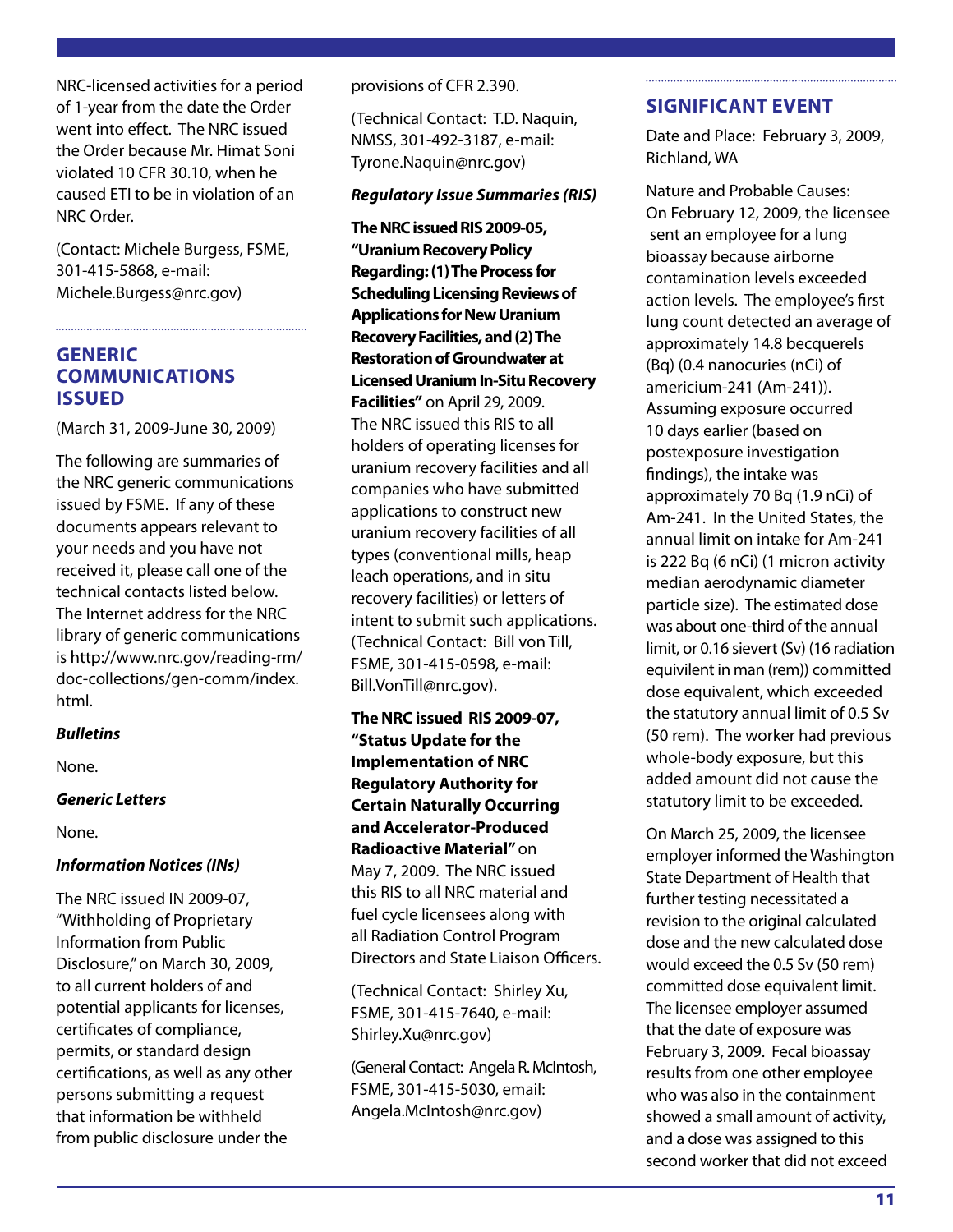regulatory limits. The second employee's lung bioassay was less than detection limits.

On June 22, 2009, the licensee informed the Washington State Department of Health that the committed effective dose equivalent for the employee was 68 millisieverts (mSv) (6.8 rem) and the committed dose equivalent was 1.2 Sv (120 rem) to the bone surface. The employee's deep dose equivalent from his dosimetry for the first quarter of 2009 was 0.3 mSv (30 mrem). Intake was calculated using the methodology of the International Commission on Radiological Protection 30, modified for clearance function. Intake for Am-241 was calculated from lung deposition and calculated clearance rates. Intake of plutonium was inferred from excreta bioassay results and assumed ratios of Am-241 to plutonium. The dose was calculated using the computer based internal dosimetry code (CINDY) version 1.2. The particle size was considered, and a 1-micron activity median aerodynamic diameter was chosen as the most appropriate particle size.

Although the exact cause of the incident is unknown, the assumed cause is a failure of the respiratory protection system.

The licensee implemented several corrective actions. These include: testing each worker with a challenge gas before high-risk work; implementing increased engineering controls to mitigate airborne contaminants; providing training using phosphorescent powder and black lights for workers; performing more frequent bioassay samples,

including nasal smears for immediate detection of intakes; using supplied air respirators for high-risk work; and training workers, managers and health physics staff. The licensee resumed work in the area, and no further exposures have occurred.

(Contact: Angela R. McIntosh, FSME, 301-415-5030, e-mail: Angela.McIntosh@nrc.gov)

#### **SELECTED** *FEDERAL REGISTER* **NOTICES**

Notice of Availability of Draft NUREG-1536, Revision 1A, "Standard Review Plan for Spent Fuel Dry Storage Systems at a General License Facility," and Opportunity to Provide Comments (NRC-2009-0164), 74 FR 17546 and 74 FR 17696, April 15, 2009.

(Contact: Ron Parkhill, NMSS, 301-492-3324, fax number: 301-492–3342, e-mail: ron.parkhill@nrc.gov)

Physical Protection of Byproduct Material (availability of preliminary draft rule language) (RIN AI12) (NRC-2008-0120), 74 FR 17794, April 17, 2009.

(Contact: Merri Horn, FSME, 301-415-8126, e-mail: Merri.Horn@nrc.gov)

Physical Protection of Byproduct Material (availability of preliminary draft rule language) (RIN AI12) (NRC-2008-0120), 74 FR 20235, May 1, 2009.

(Contact: Robert MacDougall, FSME, 301-415-5175, e-mail: robert.macdougall@nrc.gov)

Unified Agenda of Federal Regulatory and Deregulatory Actions, 74 FR 22070, May 11, 2009.

(Contact: Michael T. Lesar, ADM, 301-492-3663, e-mail: Michael.Lesar@nrc.gov)

Draft Regulatory Guide: Issuance, Availability (DG-1237) (NRC-2008- 0122), 74 FR 23220, May 18, 2009,

Enhancements to Emergency Preparedness Regulations (NRC-2008-0122), 74 FR 23253, May 18, 2009,

and

Draft Regulatory Guide: Issuance, Availability; Correction (RG 1237) (NRC-2008-0122), 74 FR 24884, May 26, 2009.

(Contact: Steven F. LaVie, NSIR, 301-415-1081, e-mail: Steven.LaVie@nrc.gov)

List of Approved Spent Fuel Storage Casks: HI-STORM 100 Revision 6 (RIN AI60) (NRC-2009- 0132), 74 FR 26285, June 2, 2009,

and

List of Approved Spent Fuel Storage Casks: HI-STORM 100, Revision 6 (RIN AI60) (NRC-2009- 0132), 74 FR 26310, June 2, 2009.

(Contact: Jayne M. McCausland, FSME, 301-415-6219, e-mail: Jayne.McCausland@nrc.gov)

Notice of Issuance of Regulatory Guide (RG 3.52, Rev. 2) (NRC-2008- 0506), 74 FR 26737, June 3, 2009.

(Contact: Breeda Reilly, NMSS, 301-492-3110, e-mail: Breeda.Reilly@nrc.gov)